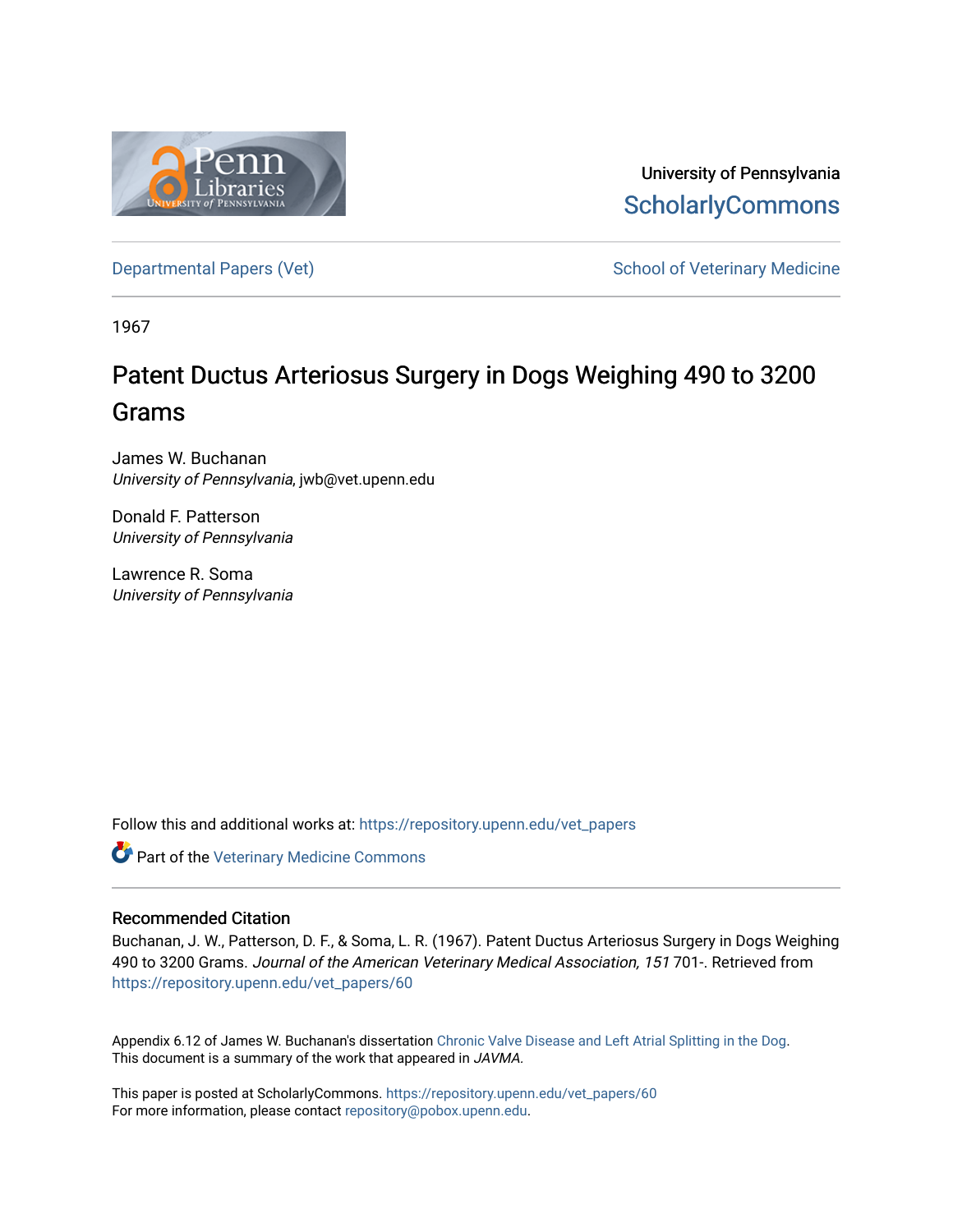## Patent Ductus Arteriosus Surgery in Dogs Weighing 490 to 3200 Grams

### **Disciplines**

Medicine and Health Sciences | Veterinary Medicine

#### **Comments**

Appendix 6.12 of James W. Buchanan's dissertation [Chronic Valve Disease and Left Atrial Splitting in the](http://repository.upenn.edu/vet_papers/31/) [Dog.](http://repository.upenn.edu/vet_papers/31/)

This document is a summary of the work that appeared in JAVMA.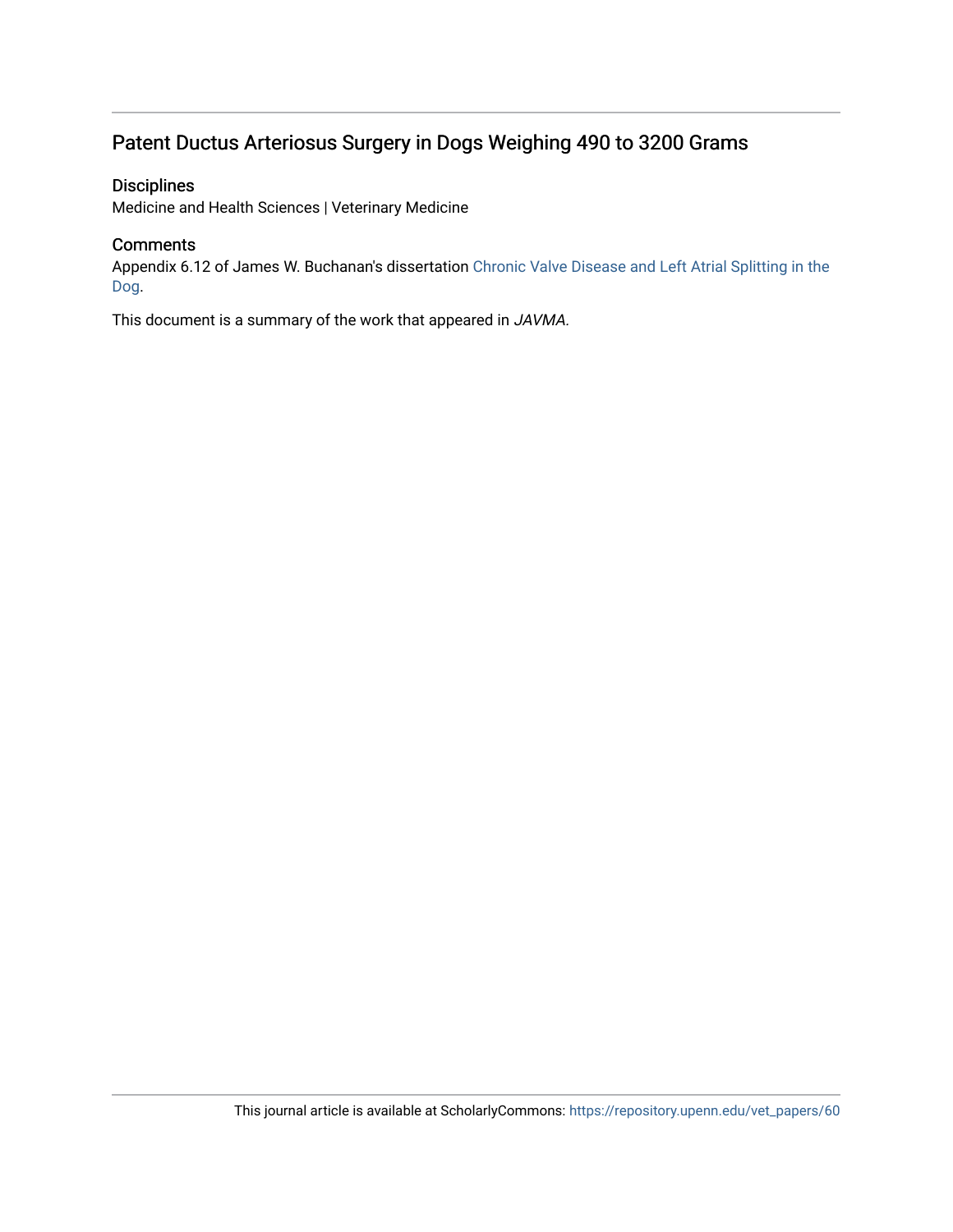#### Patent Ductus Arteriosus Surgery in Dogs

#### Weighing 490 to 3200 Grams

by

James W. Buchanan, D.V.M., Donald F. Patterson, D.V.M.

and Lawrence R. Soma, V.M.D., Philadelphia, Pa.

Summary: A continuous murmur caused by a large patent ductus arteriosus was detected in a puppy at 8 days of age. Because of recurrent bouts of congestive heart failure, the lesion was corrected at 4 weeks of age when the animal weighed 490 grams. One postoperative death occurred out of 8 other dogs weighing 3.2 kg. or less in which a patent ductus arteriosus was ligated or divided.

Jr. Thor. and Cardiovas. Surg.; Manuscript submitted. •